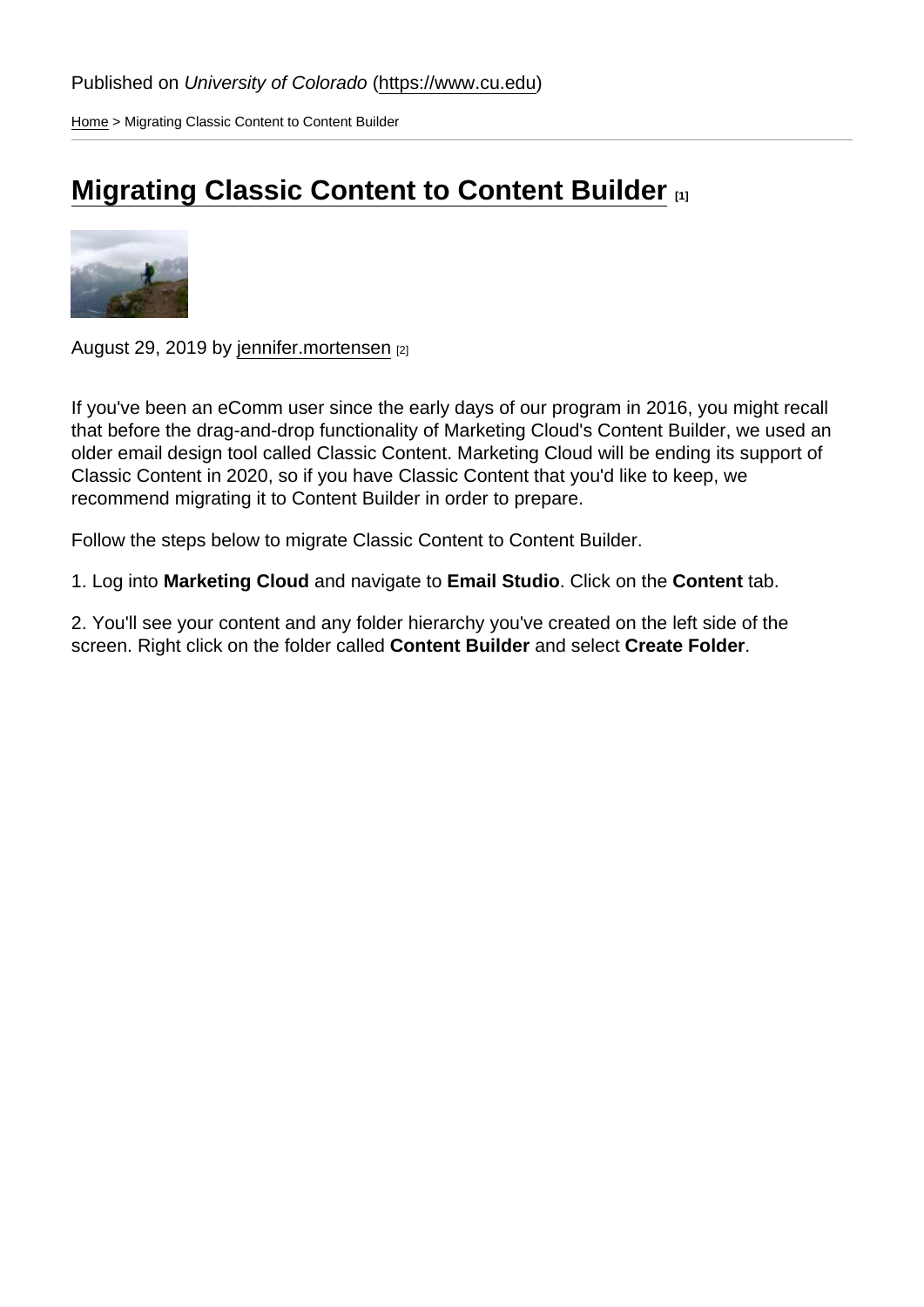## Content Builder Use Classic Content



3. A **Create a Local Folder** window will appear. Type the folder name Classic Content in the text box and click **Create**. A new folder called Classic Content will be created. This is where you will move your content to Content Builder from Classic Content.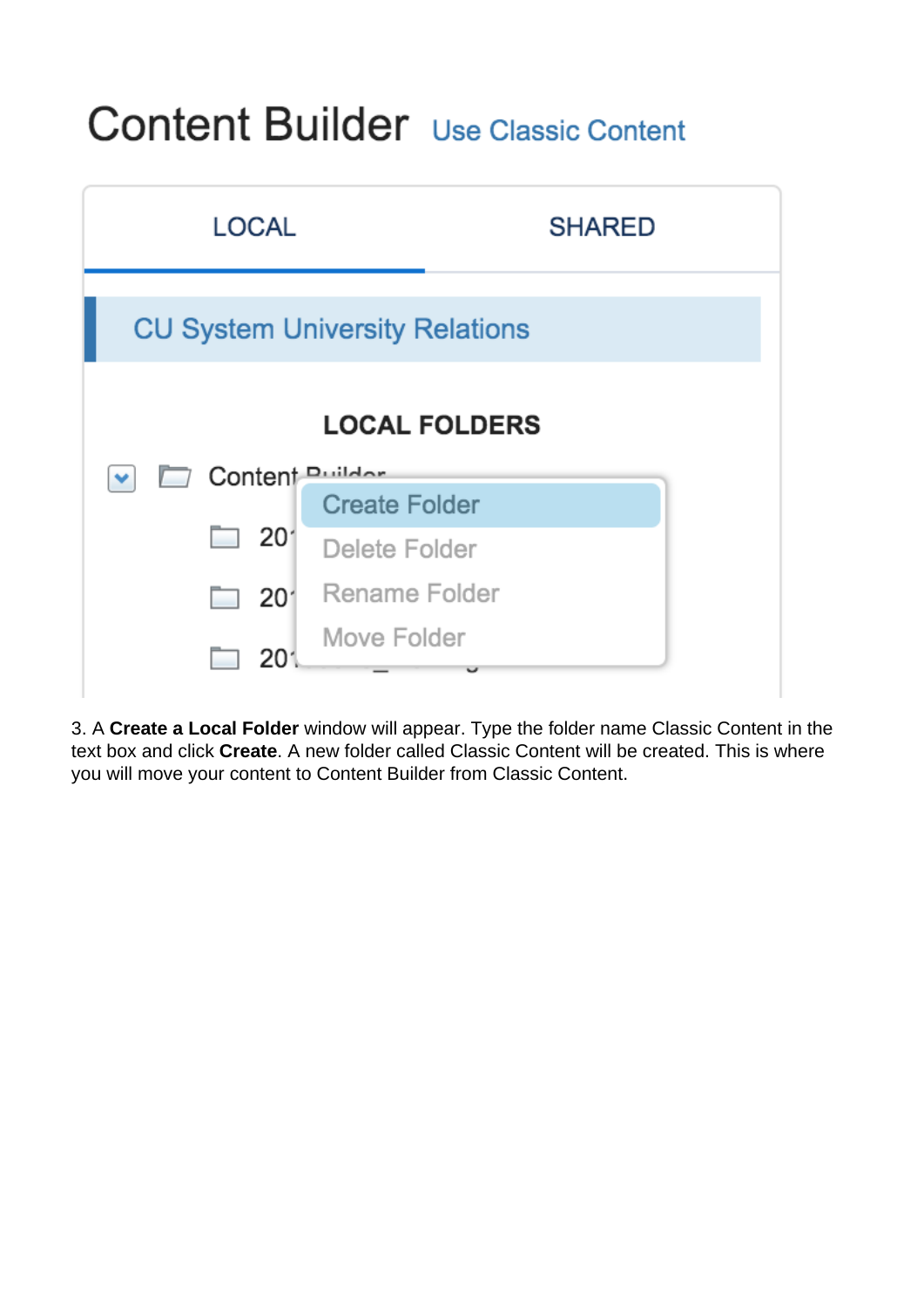| Create a Local Folder |
|-----------------------|
| Enter a name          |
| Classic Content       |
| Cancel                |

4. On the **Content** tab, you'll notice a button called **Import from Classic** near the upper right corner of the screen. Click the **Import from Classic** button to begin the import process.

| CU System University R ▼                                     | Jennifer Mortensen ₩ |  |
|--------------------------------------------------------------|----------------------|--|
| How-To Videos<br>Create $\sim$<br><b>Import from Classic</b> |                      |  |
| ₩<br>≣<br>Modified +<br>Sort By                              |                      |  |

5. An **Import Assistant** window will open on the **Introduction** tab to guide you through the steps of the import process. Click **Next** to continue.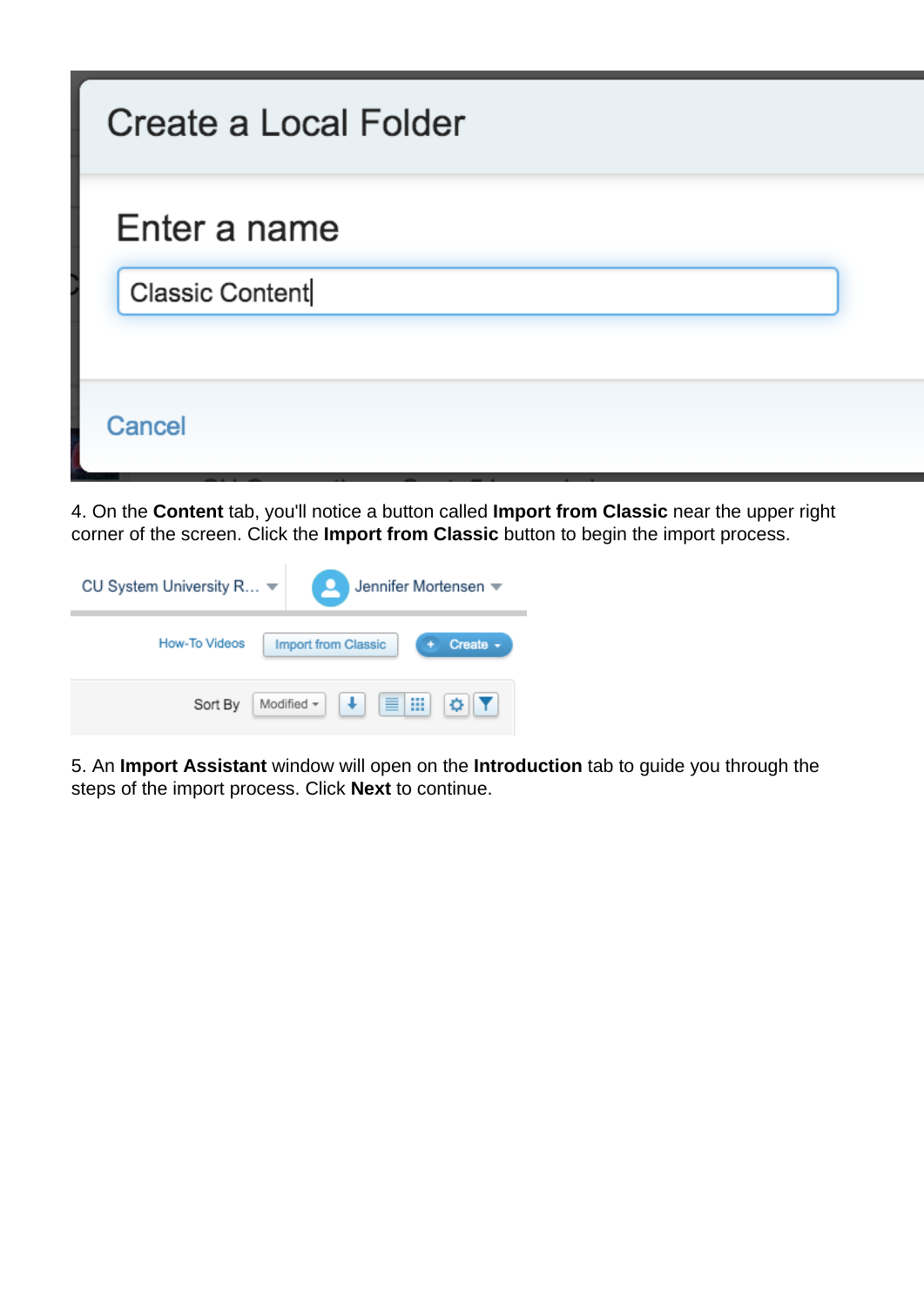

6. On the **Select Method** tab of the **Import Assistant**, select the content you'd like to migrate from Classic Content to Content Builder. You can either choose **specific folders and their included content**, or **specific content** only. Click **Next** once you've made your selection. (For this example, we've chosen Content Only).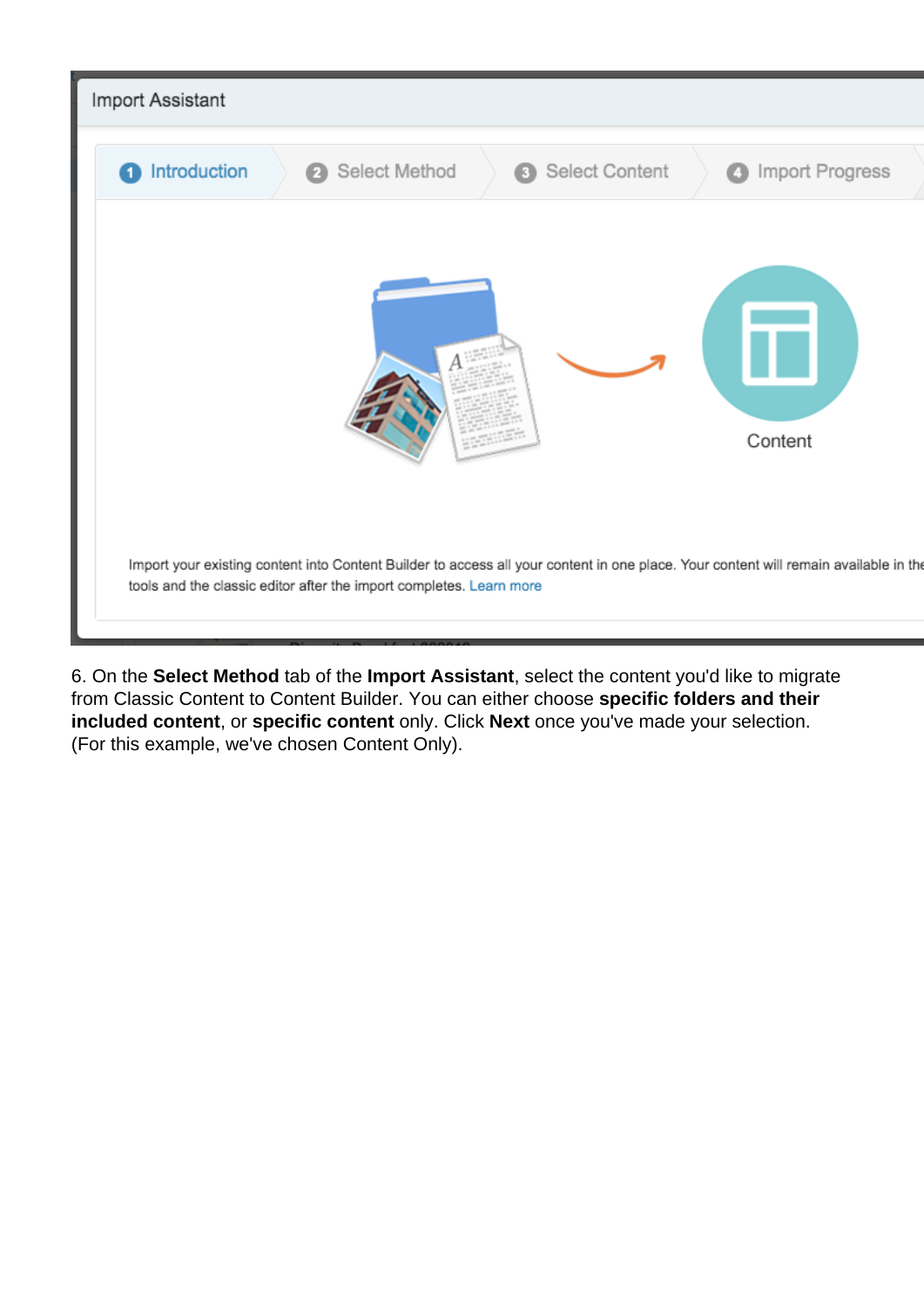

7. On the **Select Content** tab of the **Import Assistant**, select the content in Classic Content that you want to migrate in the left window and the Content Builder location to which you'd like to migrate in the right window (likely the new **Classic Content folder** you just created, unless you chose a different folder name). Click **Import** to begin the import process.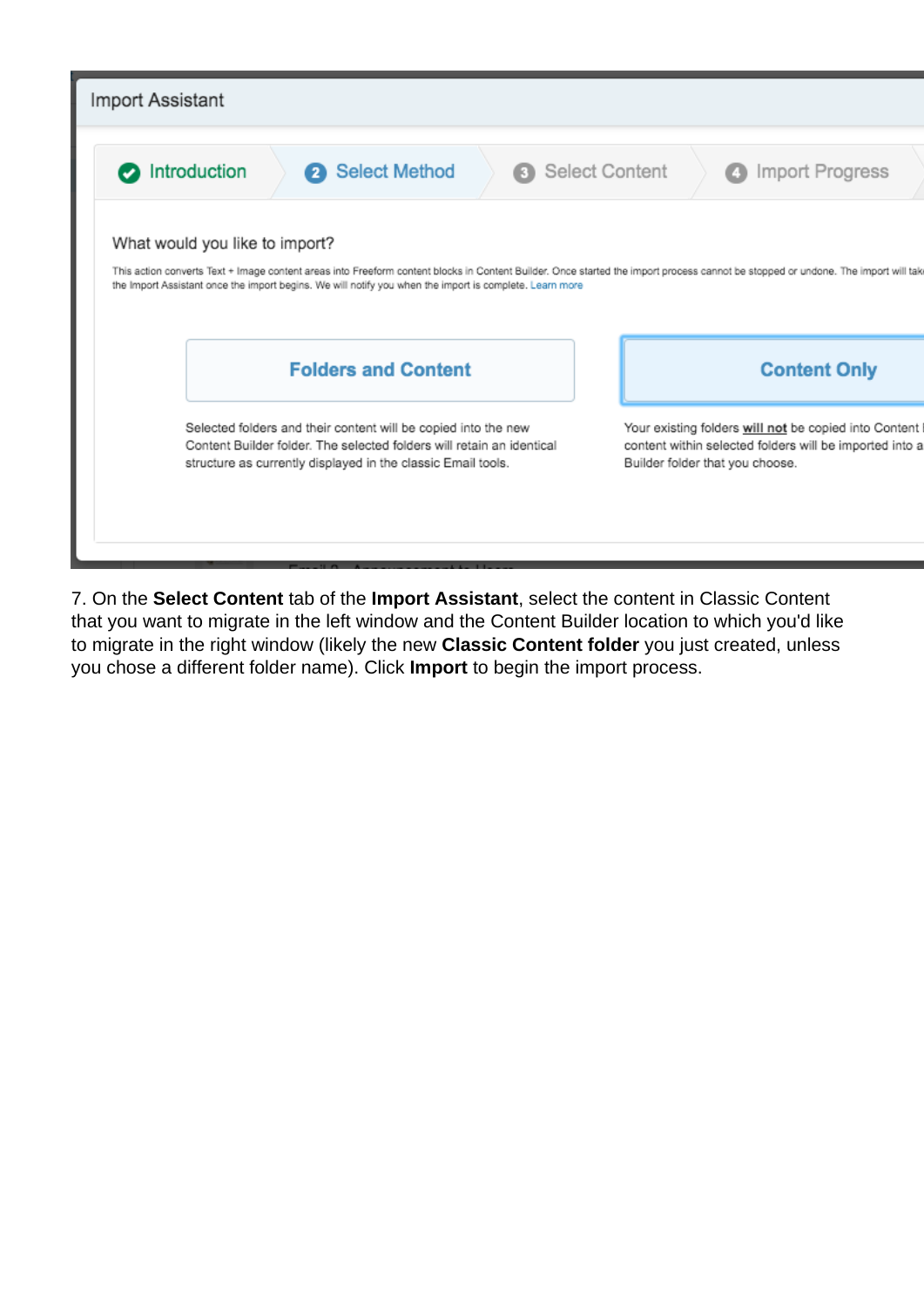| Import Assistant                                                                                                                                                                                                                                                                                                                                                                                                               |                                              |  |  |
|--------------------------------------------------------------------------------------------------------------------------------------------------------------------------------------------------------------------------------------------------------------------------------------------------------------------------------------------------------------------------------------------------------------------------------|----------------------------------------------|--|--|
|                                                                                                                                                                                                                                                                                                                                                                                                                                |                                              |  |  |
| ntroduction<br>Select Method                                                                                                                                                                                                                                                                                                                                                                                                   | 3 Select Content<br><b>6</b> Import Progress |  |  |
| Select your content to import and choose a destination.<br>NOTE: This action converts Text + Image content areas into Freeform content blocks in Content Builder. Once started the import process cannot be stopped or undone. The impor<br>close the Import Assistant once the import begins. We will notify you when the import is complete.<br>Content to Import (430.67 KB selected)<br><b>Content Builder Destination</b> |                                              |  |  |
|                                                                                                                                                                                                                                                                                                                                                                                                                                |                                              |  |  |
| Portfolio<br>٧                                                                                                                                                                                                                                                                                                                                                                                                                 | Focus on CU Faculty<br>$\rightarrow$         |  |  |
| eComm<br>☑                                                                                                                                                                                                                                                                                                                                                                                                                     | Football<br>$\rightarrow$                    |  |  |
| <b>Bruce eNews</b><br>m.                                                                                                                                                                                                                                                                                                                                                                                                       | my contents<br>$\rightarrow$                 |  |  |
| СU<br>                                                                                                                                                                                                                                                                                                                                                                                                                         | my templates                                 |  |  |
| Forward to a Friend                                                                                                                                                                                                                                                                                                                                                                                                            | New User Training                            |  |  |
| Social                                                                                                                                                                                                                                                                                                                                                                                                                         |                                              |  |  |
| My Images<br>$\Rightarrow$                                                                                                                                                                                                                                                                                                                                                                                                     | Office of the President<br>$\,>$             |  |  |
| My Documents                                                                                                                                                                                                                                                                                                                                                                                                                   | Portfolio<br>>                               |  |  |
| My Contents<br>×                                                                                                                                                                                                                                                                                                                                                                                                               | Presidents Newsletter<br>$\rightarrow$       |  |  |
| eComm                                                                                                                                                                                                                                                                                                                                                                                                                          | Surveys<br>$\geq$                            |  |  |
| My Templates<br>$\Rightarrow$                                                                                                                                                                                                                                                                                                                                                                                                  | System Staff Council                         |  |  |
| Import HTML content areas as code snippets<br>18 files (430.67 KB) will be imported to Content Builder > Portfolio                                                                                                                                                                                                                                                                                                             |                                              |  |  |

8. The **Import Progress** tab of the **Import Assistant** will open and show you the progress of your content migration from Classic Content to Content Builder. Click **Close** when your import is complete.